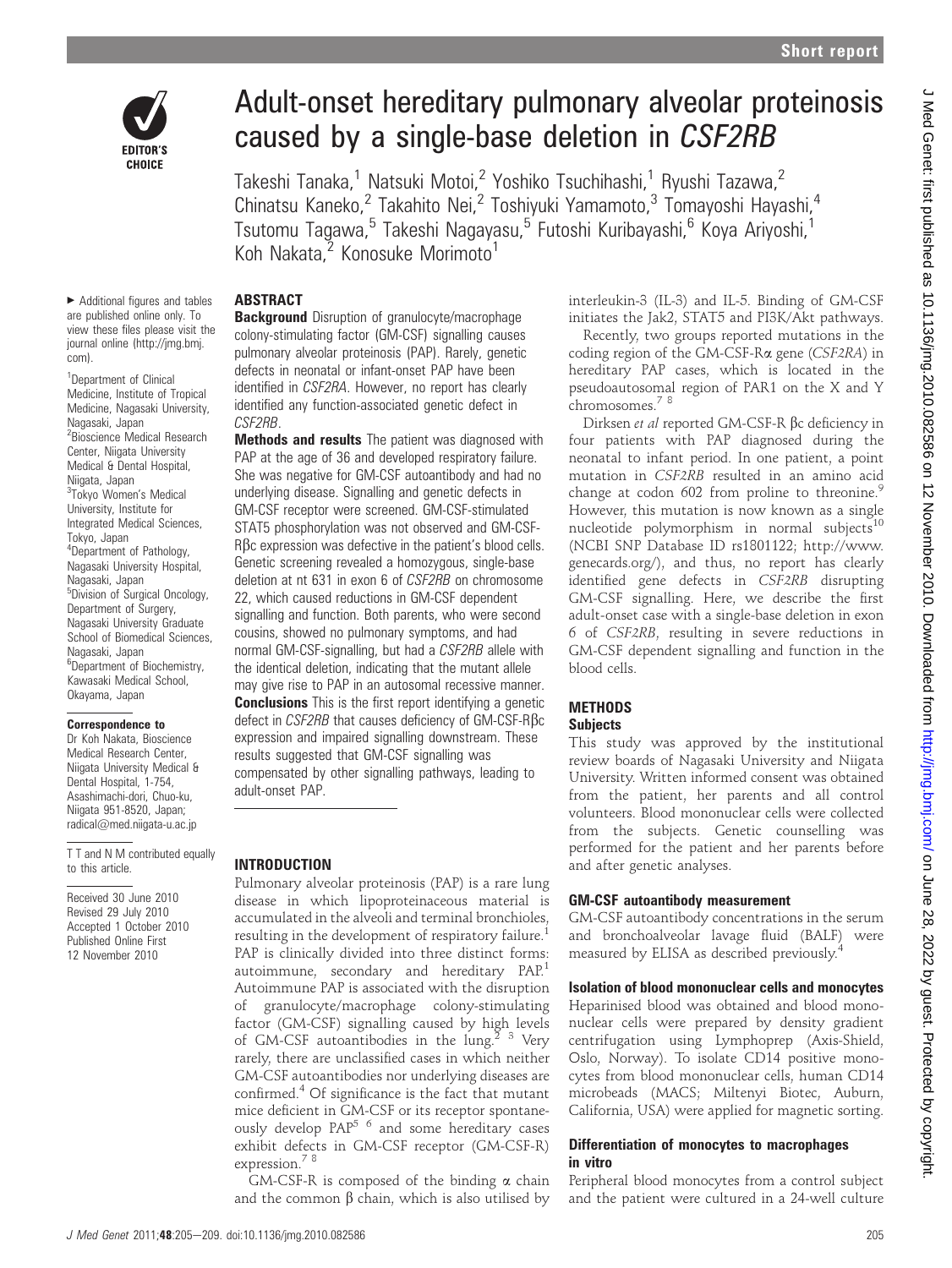plate (BD Falcon, Franklin Lakes, New Jersey, USA) at  $1\times10^5$  cells per well with 10 ng/ml of recombinant human GM-CSF (Leukine, Berlex, Seatle, Washignton, USA) in Dulbecco's Modified Eagle Medium (DMEM) containing 10% heat-inactivated fetal bovine serum (FBS), 2 mM L-glutamine, 100 mg/ml streptomycin and 100 U/ml penicillin in a humidified atmosphere of  $5\%$  CO<sub>2</sub> at  $37^{\circ}$ C. Morphological changes were evaluated after 5-14 days under phase contrast microscopy.

#### GM-CSF clearance assay

To assess receptor-mediated binding and uptake of exogenous GM-CSF, blood mononuclear cells from the patient and control volunteer were cultured in 24-well culture plates at  $1\times10^6$  cells per well in DMEM containing 10% heat-inactivated FBS, 2 mM L-glutamine, 100 mg/ml streptomycin and 100 U/ml penicillin in a humidified atmosphere of 5%  $CO<sub>2</sub>$  at 37°C. Recombinant human GM-CSF was added at a concentration of 100 pg/ml. Subsequently, GM-CSF concentration in the supernatant of each well was measured by ELISA (R&D Systems, Minneapolis, Minnesota, USA), as previously described.<sup>7</sup>

#### Immunoblotting

Blood mononuclear cells were cultured on 24-well culture plates at  $5\times10^5$  cells per well. Cells were incubated with GM-CSF  $(0-1000 \text{ ng/ml})$  or IL-3  $(0-10 \text{ ng/ml})$  for 15 min. Lysed protein extracts were separated by sodium dodecylsulphate polyacrylamide gel electrophoresis, transferred to a polyvinylidene fluoride (PVDF) membrane, and assessed by standard western blotting procedures, as previously described.<sup>7</sup> Primary antibodies used for detection included anti-human GM-CSF-Rbc (Santa Cruz Biotechnology, Santa Cruz, California, USA), anti-human GM-CSF-Ra, anti-human STAT5 (Santa Cruz Biotechnology), and anti-human phosphor-STAT5 (Millipore, Billerica, Massachusetts, USA) antibodies. Peroxidase labelled anti-rabbit IgG antibody (Sigma-Aldrich, St Louis, Missouri, USA) was used as second antibody and visualised with ECL plus (GE Healthcare, Waukesha, Wisconsin, USA). To enhance the signal, immunoreactions enhancer solution (Can Get Signal, TOYOBO, Osaka, Japan) was used according to the manufacturer's instructions. Actin was measured as a loading control for each sample using anti-actin antibody (Santa Cruz Biotechnology).

#### Flow cytometry

CD11b expression of neutrophils was analysed by flow cytometry (FACSCalibur, Beckton Dickinson, Franklin Lakes, New Jersey, USA) as previously described.<sup>7</sup> Briefly, heparinised whole blood was collected and incubated in the absence or presence of 10 mg/ml human GM-CSF. Blood was incubated with a phycoerythrin (PE) conjugated mouse anti-human CD11b (BD Pharmingen, Franklin Lakes, New Jersey, USA) and a fluorescein isothiocyanate (FITC) conjugated mouse anti-human CD16 (BD Pharmingen). Each triplicate sample was analysed. Expression of GM-CSF receptors was analysed using anti-human CD116 (GM-CSF-Ra) (eBioscience, San Diego, California, USA) and anti-human CD131 (common  $\beta$ ) (eBioscience).

#### Reverse transcription PCR

Total RNA was extracted from blood mononuclear cells using RNA Easy Plus Mini Kit (QIAGEN, Hilden, Germany) and was reverse transcribed with random hexamer primers using the SuperScript III First-Strand Synthesis System for reverse transcription (RT)-PCR (Invitrogen, Carlsbad, California, USA). The cDNAs were subjected to semi-quantitative RT-PCR analysis using PrimeSTAR GXL DNA polymerase (TaKaRa Bio,

Otsu, Japan) with CSF2RA-specific primer (supplementary table 2).

#### Nucleotide sequencing

PCR products were purified using QIAquick DNA extraction kit (QIAGEN) and subjected to nucleotide sequencing using BigDye Terminator V3.1 cycle sequencing kit (Applied Biosystems, Foster City, California, USA) and CSF2RB-specific primer (supplementary table 2).

#### Array-CGH

Array-comparative genomic hybridisation (aCGH) analysis was performed using the Agilent 105A Whole Human Genome Oligo Microarray kit according to the manufacturer's protocol (Agilent Technologies, Palo Alto, California, USA). Genomic DNA was extracted from peripheral blood using the QIAquick DNA extraction kit (QIAGEN).

#### RESULTS

In 2000, a 36-year-old woman, previously healthy, with normal chest radiograph at a health check-up 1 year earlier, gradually developed dyspnoea on exertion. She was diagnosed as having PAP by typical findings on chest radiography (figure 1A), bronchoalveolar lavage (BAL), and lung histopathological examination (figure 1B). She had undergone whole lung lavage (WLL) five times within 4 years and had subsequently started home oxygen therapy. In 2005, the arterial blood gas analysis on room air showed a  $PaO<sub>2</sub>$  of 44.8 mm Hg. Her clinical parameters and course are summarised in supplementary figure 1 and supplementary table 1, respectively. Bone marrow cells showed mild hypocellularity with normal cell differentials and a normal karyotype of bone marrow cells. GM-CSF autoantibodies were not detected in either the serum or BALF (supplementary table 1).

We decided to screen for GM-CSF signalling abnormalities because GM-CSF concentration was extremely high in her serum (124.8 pg/ml).<sup>7</sup> The patient's monocytes incubated with GM-CSF failed to differentiate into macrophages with a viability of less than 50% within 5 days (figure 1C). The baseline expression of CD11b, a complement receptor of neutrophils, was up-regulated in the patient compared with the control, which was augmented by incubation with GM-CSF in the control but not in the patient (figure 1D). Clearance of GM-CSF by the patient's peripheral blood mononuclear cells (PBMCs) was impaired (figure 1E). We then analysed signal activated by GM-CSF in PBMCs. When PBMCs were stimulated with increasing concentrations of GM-CSF (0-1000 ng/ml), phosphorylated STAT5 was observed in the healthy control but not in the patient's PBMCs (figure 2A). Similarly, phosphorylated STAT5 was not observed in the IL-3-stimulated PBMCs, suggesting defective signalling mediated by GM-CSF-Rbc (figure 2B). Using flow cytometry, the expression of GM-CSF-Ra on patient monocytes was comparable to the control; however, expression of GM-CSF-Rbc was not detected (figure 2C). These results were confirmed at mRNA level by RT-PCR (figure 2D) and immunoblotting (figure 2E).

cDNA of CSF2RA reverse transcribed from the mRNA of the patient PBMCs had no mutations or deletions (data not shown). PCR amplicons for 14 exons of CSF2RB from patient PBMCs appeared similar to the control in size and expression (figure 2F). Screening of nucleotide sequences from the PCR amplicon for each exon revealed a homozygous single-base deletion at nt 631 in exon 6 (accession number: AB573019) (figure 2G), causing a frame shift that gave rise to a stop codon at nt 789 (supplementary figure 2A). This deletion has not been reported in the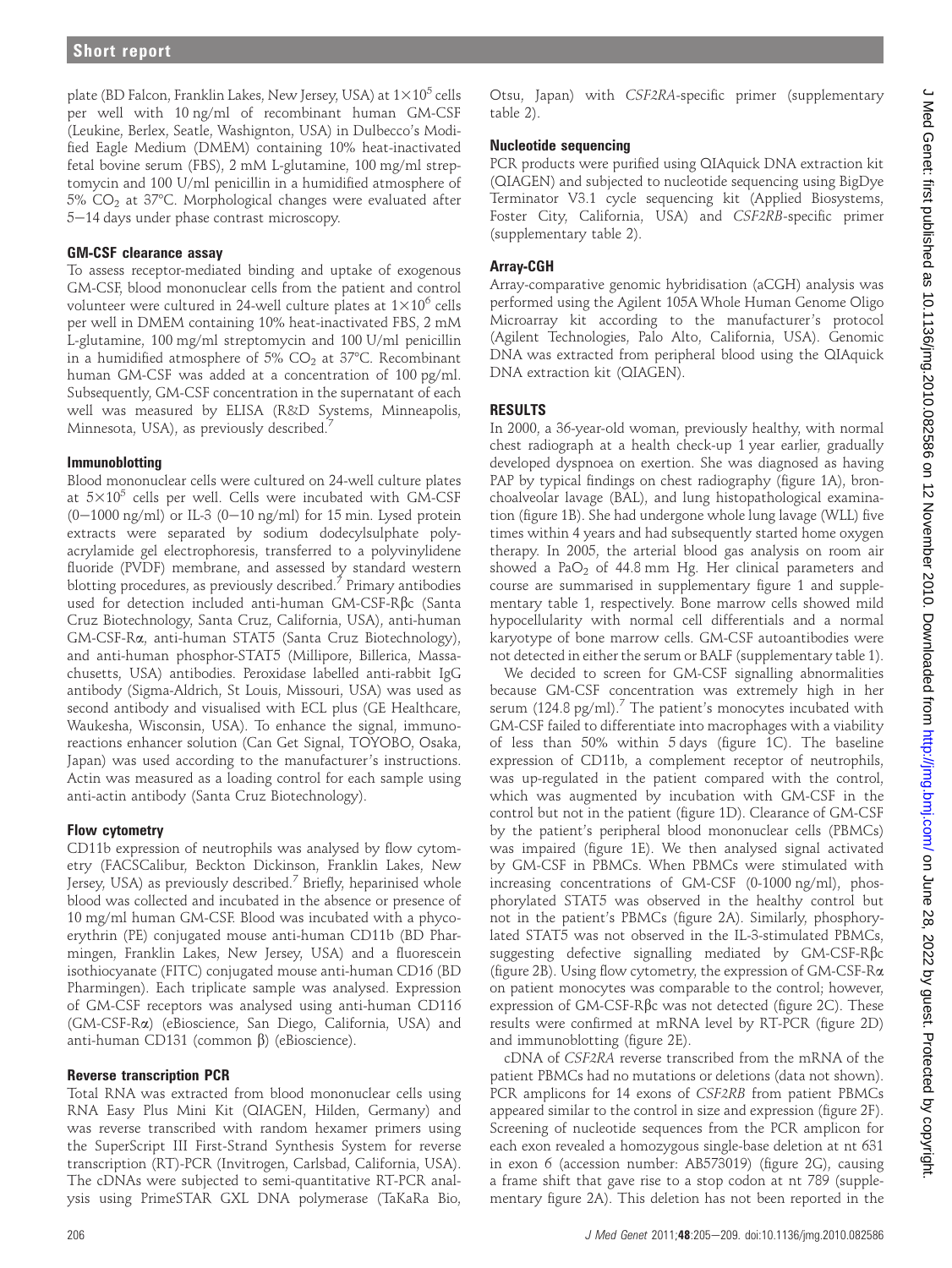Figure 1 Pulmonary alveolar proteinosis (PAP) diagnosis and granulocyte/macrophage colonystimulating factor (GM-CSF) functional analysis on leucocytes. (A) Chest highresolution CT demonstrating diffuse homogenous ground-grass opacity and crazy-paving appearance. (B) Section of lung biopsy specimen stained with H&E, demonstrating accumulation of amorphous eosinophilic materials in alveolar space (total magnification  $40\times$ ). Bar: 1.0 mm. (C) Phase contrast microscopic images of monocytes from the patient (right) or a control (left) incubated with 10 ng/ml of GM-CSF for 5 days. Results shown are representative of independent experiments. (D) Flow cytometry analyses for the expression of CD11b on neutrophils from a control (upper) and the patient (lower) incubated with (right) or without (left) 10 mg/ml GM-CSF. Results shown are representative of independent experiments. (E) Time course for absorption of exogenous GM-CSF by peripheral blood mononuclear cells (PBMCs) from the patient or a control subject. Cells were incubated as described in methods section. Results are expressed as a percentage of initial GM-CSF concentration. Data are expressed as mean $\pm$ SE. GM-CSF in



the culture supernatant was unchanged up to 48 h in the patient PBMCs, whereas it was rapidly decreased in the control, indicating that GM-CSF was not absorbed by the patient's cells.

SNPs database (UCSC Genome Browser Bioinformatics (http:// genome.ucsc.edu/) and the JSNP Japanese Single Nucleotide Polymorphism Database (http://snp.ims.u-tokyo.ac.jp/index. html)). The same deletion was recognised at the same codon in the patient's buccal mucosa, indicating that this change occurred in the germ line (data not shown). Further evaluation using array-comparative genomic hybridisation (aCGH) demonstrated no interstitial deletion encompassing the region of CSF2RB (supplementary figure 2B). Taken together with the expression defect on PBMCs, mRNA harbouring a homozygous premature termination codon in the patient's CSF2RB gene may be degraded by nonsense-mediated mRNA decay system.<sup>11</sup>

The nucleotide sequence of exon 6 in CSF2RB from the PBMCs of both parents demonstrated heterozygous deletion at the same codon as the patient (figure 2G); however, GM-CSF stimulated STAT5 phosphorylation was normal (figure 2H). In this regard, Suzuki et al reported a case with CSF2RA mutation whose parents showed heterozygous mutations but normal STAT5 phosphorylation under GM-CSF stimulation.<sup>7</sup> <sup>12</sup> Although CSF2RB and CSF2RA are different genes, it may support our finding that a heterozygous mutation in GM-CSF receptor genes does not cause the signalling defect. Furthermore, according to the functional analysis in  $\beta c$  (-/-) mice, proliferating capacity of bone marrow cells under GM-CSF stimulation was intact in heterozygous  $(+/-)$  mice compared with that in wild-type  $(+/+)$  mice.<sup>6</sup> Although both parents were free from any pulmonary disease, they had been second cousins with a history of three miscarriages between them. Therefore, the homozygous single-base deletion in CSF2RB was probably inherited from both parents in an autosomal recessive manner.

#### **DISCUSSION**

This is the first report identifying a gene defect in CSF2RB causing GM-CSF-Rbc deficiency and a signalling defect which caused adult-onset hereditary PAP. In a previous report, flow cytometry evaluation showed that four out of eight cases of hereditary PAP had complete GM-CSF-Rbc deficiency, whereas the remaining four cases showed reduced expression.<sup>9</sup> All of these diagnoses were made within the first 17 months of infancy when all patients became symptomatic. Four patients with a complete defect in GM-CSF-Rbc expression had severe respiratory failure and required oxygen therapy. A point mutation within CSF2RB was found in one patient, but was later recognised to be present in 6% of 184 multinational normal subjects as mentioned above.

Targeting deletion of  $GM$ -CSF-R $\beta$ c in mice has been shown to give rise to the development of PAP between 6 and 14 weeks after birth, which can be reversed by bone marrow transplantation and haematopoietic reconstitution by  $8-12$  weeks after the transplant.<sup>13</sup> However, the defect in surfactant clearance was significantly milder in CSF2RB targeted mice than in GM-CSF deficient mice.<sup>14</sup> In this regard, Ding et al hypothesised that multiple intracellular signalling pathways are being activated by GM-CSF binding to the GM-CSF-R $\alpha$  alone.<sup>15</sup>

Thus, we speculate that the onset of PAP in the present case might have been delayed by the signals from extremely elevated GM-CSF in the lung, which was conveyed through GM-CSF-Ra. Alternatively, some factors other than GM-CSF in the lung may have compensated for the function of alveolar macrophages. This was supported by the presence of mild leukocytosis on admission and remarkably increased M-CSF levels in BALF, in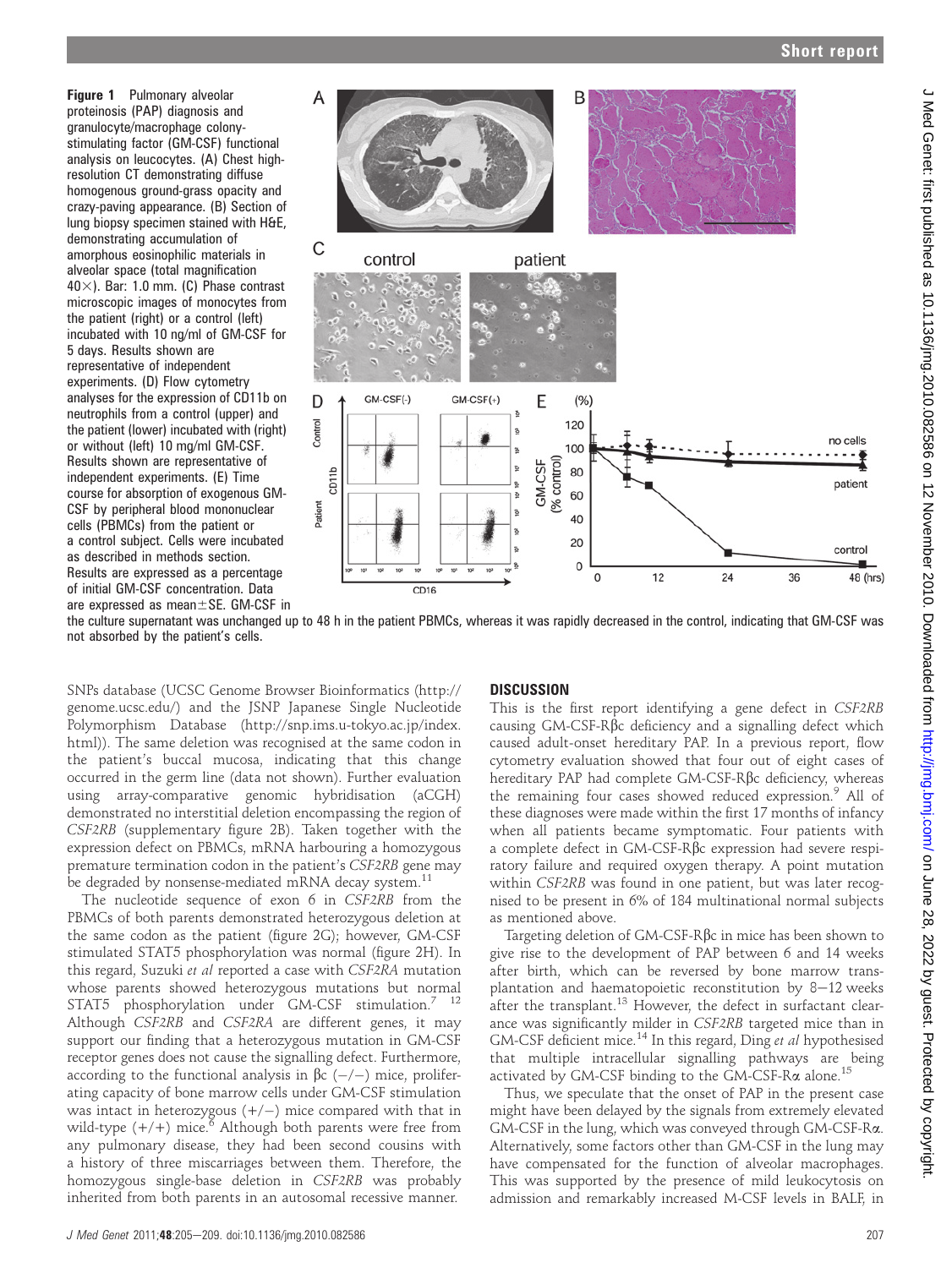Figure 2 Effect of granulocyte/ macrophage colony-stimulating factor (GM-CSF) on functions of leucocytes, and expression and genetic analyses of GM-CSF-Rbc. (A) GM-CSF stimulated phosphorylation of STAT5 in peripheral blood mononuclear cells (PBMCs). PBMCs from the patient or a control subject were incubated with GM-CSF  $(0-1000 \text{ ng/ml})$ . Phosphorylated STAT5 (pSTAT5) was detected by western blotting. As positive controls, total STAT5 (STAT5) and actin were detected. Results shown are representative of independent experiments. (B) IL-3 stimulated phosphorylation of STAT5 in PBMCs was evaluated by western blotting. PBMCs from the patient or a control subject were incubated with IL-3  $(0-10 \text{ ng/ml})$ . Results shown are representative of independent experiments. (C) Flow cytometry analysis for the expression of GM-CSF- $R\alpha$  and  $\beta c$  on monocytes from a control (upper) and the patient (lower). (D) RT-PCR analysis of mRNA in PBMCs from a control (left) or the patient (right) using primers specific for cDNA of CSF2RA (lower) or CSF2RB (upper). (E) Detection of GM-CSF-R $\beta$ c (upper),  $\alpha$  (middle) and actin (lower) on PBMCs by western blotting from a control (left) and the patient (right) using anti-GM-CSF-R $\beta$ c, a and actin antibodies, respectively. No band was observed in the patient (right lane) at the position of band for GM- $CSF-R\beta$  which was detected in the control (left lane), whereas bands for GM-CSF-Ra and actin were clearly detected in both the patient and the control. Enhanced chemiluminescence was used for the detection of the signal. Results shown are representative of independent experiments. (F) Comparison of PCR amplicons for the 14 exons (exon1 $-14$ ) from genomic DNA of CSF2RB between a control and the patient.



(G) Nucleotide sequence of CSF2RB from a control, the patient and patient's parents, encoding nt 626-637(numbered relative to the initiation codon; GenBank accession NM\_000395). (H) GM-CSF stimulated phosphorylation of STAT5 in PBMCs. PBMCs from a control, the patient's father and mother were incubated with or without GM-CSF (10 ng/ml). pSTAT5 was detected by western blotting. As positive controls, total STAT5 and actin were detected. Results shown are representative of independent experiments.

the absence of infectious disease. In this regard, the late onset of PAP in the present case was distinctive and unique among  $\beta c$ deficiency.

Taking the previous report into consideration, $\frac{7}{7}$  the detection of phosphorylated STAT5 in blood mononuclear cells stimulated with GM-CSF and/or IL-3 is likely to be a useful and convincing method of screening for defects in GM-CSF-Ra signalling. This case had some similarities of phenotype of PAP and molecular biomarkers (serum GM-CSF, serum SP-D, GM-CSF in BAL, M-CSF in BAL, CD11b SI, STAT5 phosphorylation, and GM-CSF clearance) with CSF2RA mutations cases.<sup>12</sup> Increased GM-CSF levels in BALF and serum are important markers since autoimmune PAP is typically characterised by neutralisation of GM-CSF in the lung. Thus, an elevated serum free GM-CSF level

is useful in distinguishing between autoimmune and GM-CSF receptor dysfunction PAP.16

Bone marrow transplantation would represent the most effective treatment for our case. In this regard, Dirksen et al reported that allogeneic bone marrow transplantation for a patient with acute myelogenous leukaemia successfully led to remission of secondary PAP.17 Fukuno et al described a case of PAP secondary to myelodysplastic syndrome that resolved after successful cord blood transplantation.<sup>18</sup> Replacement of impaired alveolar macrophages with stem cell derived normal alveolar macrophages might correct the defect seen in PAP. However, the safety and efficacy of bone marrow or cord blood transplantation for this patient should be further evaluated.<sup>19</sup>